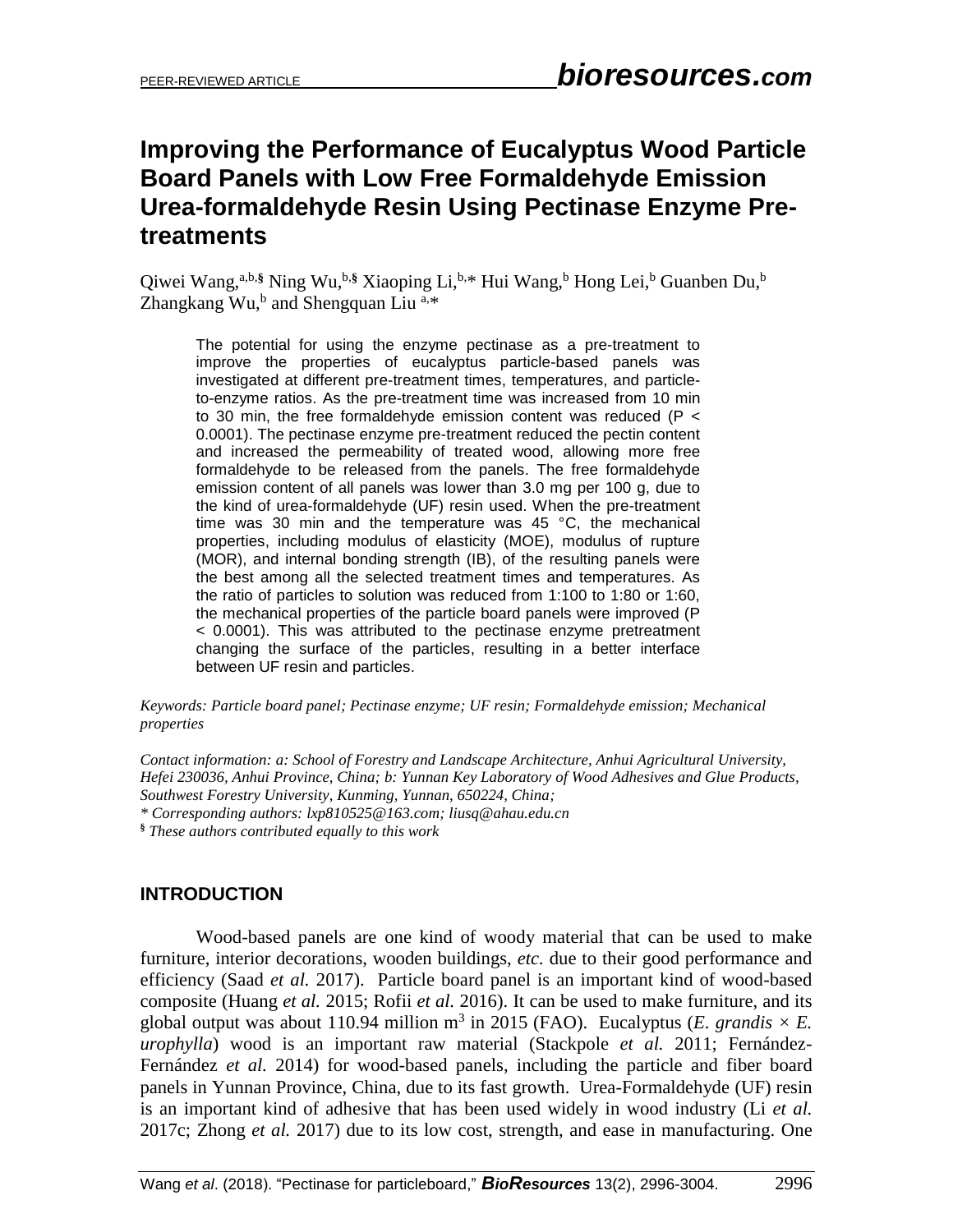key problem with UF resin though is reducing and avoiding the hazardous free formaldehyde emissions from the panels (Jin *et al.* 2017). Thus, in this research one kind of low free formaldehyde emission UF resin was used, satisfying the E0-grade requirement (< 3.0 mg/100g) for free formaldehyde emission (Plywood Inspection 2017). Pectinase can be used to degrade the pectin (Li *et al.* 2017a) in wood cell walls (Table 1), especially in the middle lamella and primary cell walls (Palin and Geitmann 2012; Deher and Braybrook 2015) of biomass materials, to enhance the properties of composites (Saleem *et al.* 2008; Kalia *et al.* 2013; Mamun and Bledzki 2013; George *et al.* 2016; Li *et al.* 2017b). The permeability of wood can also be increased by the pectinase enzyme treatment due to the degradation of the pectin covering the pits on the cell walls (Militz 1993; West *et al.* 2012; Durmaz *et al.* 2015). There is little information, though, about the influence of pectinase enzyme pre-treatments on the properties of the particle board panels.

**Table 1.** Effect of Pectinase Pre-treatments on Mass Loss and Cell Wall Polymer Content of Eucalyptus Wood Fibers<sup>a</sup>

| Material   | Treatment | Time<br>(min) | Mass<br>Loss<br>(%) | Pectin<br>$(\%)$ | Klason<br>Lignin<br>$\frac{1}{2}$ | Holo-<br>cellulose<br>(%) | α-<br>cellulose<br>(%) | Hemi-<br>cellulose<br>(%) |
|------------|-----------|---------------|---------------------|------------------|-----------------------------------|---------------------------|------------------------|---------------------------|
| Eucalyptus | None      |               |                     | 1.85             | 24.4                              | 66.6                      | 43.3                   | 23.3                      |
| Wood       |           |               |                     | (0.02)           | (0.05)                            | (0.18)                    | (0.10)                 | (0.21)                    |
|            | Pectinase | 30            | 6.60                | 1.61             | 26.0                              | 67.5                      | 43.6                   | 23.9                      |
|            |           |               | (0.03)              | (0.02)           | (0.06)                            | (0.03)                    | (0.03)                 | (0.04)                    |
|            | 60        | 6.99          | 1.01                | 26.4             | 68.0                              | 43.9                      | 24.1                   |                           |
|            |           |               | (0.03)              | (0.02)           | (0.02)                            | (0.03)                    | (0.02)                 | (0.07)                    |
|            |           | 90            | 7.91                | 0.72             | 26.7                              | 69.3                      | 44.9                   | 24.4                      |
|            |           |               | (0.01)              | (0.02)           | (0.03)                            | (0.02)                    | (0.02)                 | (0.03)                    |
|            |           | 120           | 8.04                | 0.65             | 27.6                              | 69.7                      | 45.1                   | 24.6                      |
|            |           |               | (0.03)              | (0.02)           | (0.07)                            | (0.03)                    | (0.01)                 | (0.03)                    |

<sup>a</sup> Values represent means of 3 replicates per treatment, while figures in parentheses represent one standard deviation (Li *et al.* 2017a).

The objectives of this research were to investigate the effect of pectinase enzyme pre-treatments at different conditions on the performance of wood-based particle board panels with low free formaldehyde emission UF resin to provide information for manufacturing particle board panels with better properties.

# **EXPERIMENTAL**

#### **Woody Particles**

Eucalyptus ( $E$ . grandis  $\times$   $E$ . urophylla) obtained from commercial sources was chipped to no more than 1 mm in thickness and oven dried at 104 °C until the moisture content was about 3%, then stored in plastic bags until use.

#### **Urea-Formaldehyde (UF) Resin**

A UF resin adhesive at a pH of 9.0, a solids content of 60 to 61%, and a low free formaldehyde content of 0.12% was used. The UF resin was provided by Xinfeilin Wood-Based Panel Co. Ltd., Yunnan, Kunming, China. The UF resin is a new lowformaldehyde-emission-type resin, and it can satisfy the  $E_0$  grade standard (free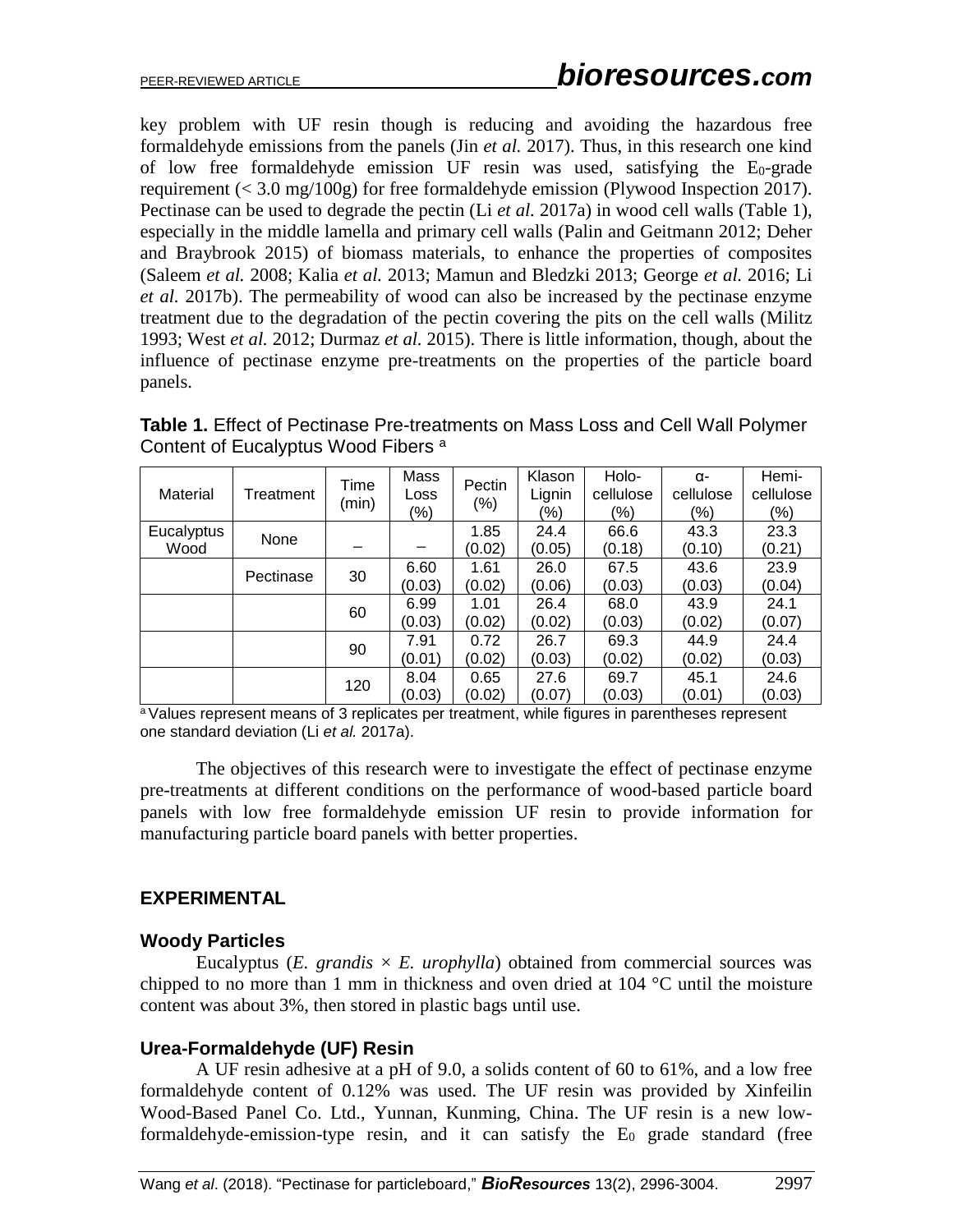formaldehyde emissions lower than 5 mg/100 g).

#### **Pectinase Enzyme**

The pectinase enzyme was isolated from cultures of *Bacillus mojavensis* (Roberts *et al.* 1999). The resulting enzyme had a molecular weight of 39.3 kDa and optimum pH and temperature for activity of 5 to 5.5 and 45 to 50  $^{\circ}$ C, respectively. The resulting extract had an activity of 26.98 U/mL when tested according to previously described procedures (Albersheim 1966). The enzyme was stored at 4 °C until needed.

#### **Particles Treatment by Pectinase Enzyme**

One kg of eucalyptus particles (1 kg) was weighed and placed into the enzyme solution at a ratio of 1:100 particles to solution and incubated at different times temperatures, or at different ratios of particles to solution; specifics are shown in the following: (1) Incubation for 10, 20, 30, 40, 50, or 60 min at 50  $^{\circ}$ C; (2) Incubation for 15, 30, 45, 60, 75, or 90 min at 45 °C; (3) Incubation for 30 min at 30 °C, 35 °C, 40 °C, 45  $^{\circ}$ C, 50  $^{\circ}$ C, 55  $^{\circ}$ C, or 60  $^{\circ}$ C; and (4) One kg of particles (1 kg) was weighed and placed into the enzyme solution at a ratio of 1:20, 1:40, 1:60, 1:80, and 1:100 particles to solution (enough distilled water was added to the enzyme solution to make the ratio of particles to solution the desired ratio) and incubated for 30 min at 45 °C. The enzyme solution was decanted at the end of the given time period, and then the particles were dried at 104 °C until the moisture content was about 3.0%.

### **Panel Production**

Panels were produced by blending 90% of a given particle material with or without a given pre-treatment, 10% UF resin (solid mass), and 1% NH4Cl as catalyst based on the UF resin solid mass. The mixture was thoroughly blended at room temperature to evenly distribute the components before being formed into 250 by 250 by 10 mm thick mats that were pressed for 5 min at 150 °C to a target density of 0.78 g/cm<sup>3</sup>; the actual density was about 0.75 g/cm<sup>3</sup> to 0.80 g/cm<sup>3</sup>. Five panels were made for each mixture.

#### **Panel Properties**

The panels from each treatment were cut into 50 by 150 by 10 mm thick samples. Fifteen samples per treatment were tested to failure at three points with a loading rate of 3 mm/min on a Universal Testing Machine (Shimadzu AG-50KNI, Kyoto, Japan) according to the procedures described in EN 310 (1993). The resulting data were used to calculate the MOE and MOR. IB was assessed on 50 by 50 by 10 mm samples according to the procedures described in EN 319 (1993); 15 samples per treatment were tested for research. Free formaldehyde emissions were assessed using the perforator method according to procedures described in EN 120 (1993); 5 iterations per sample were performed.

The data were subjected to an analysis of variance, and then the means were examined using a Tukey's pairwise comparison test ( $\alpha = 0.05$ ).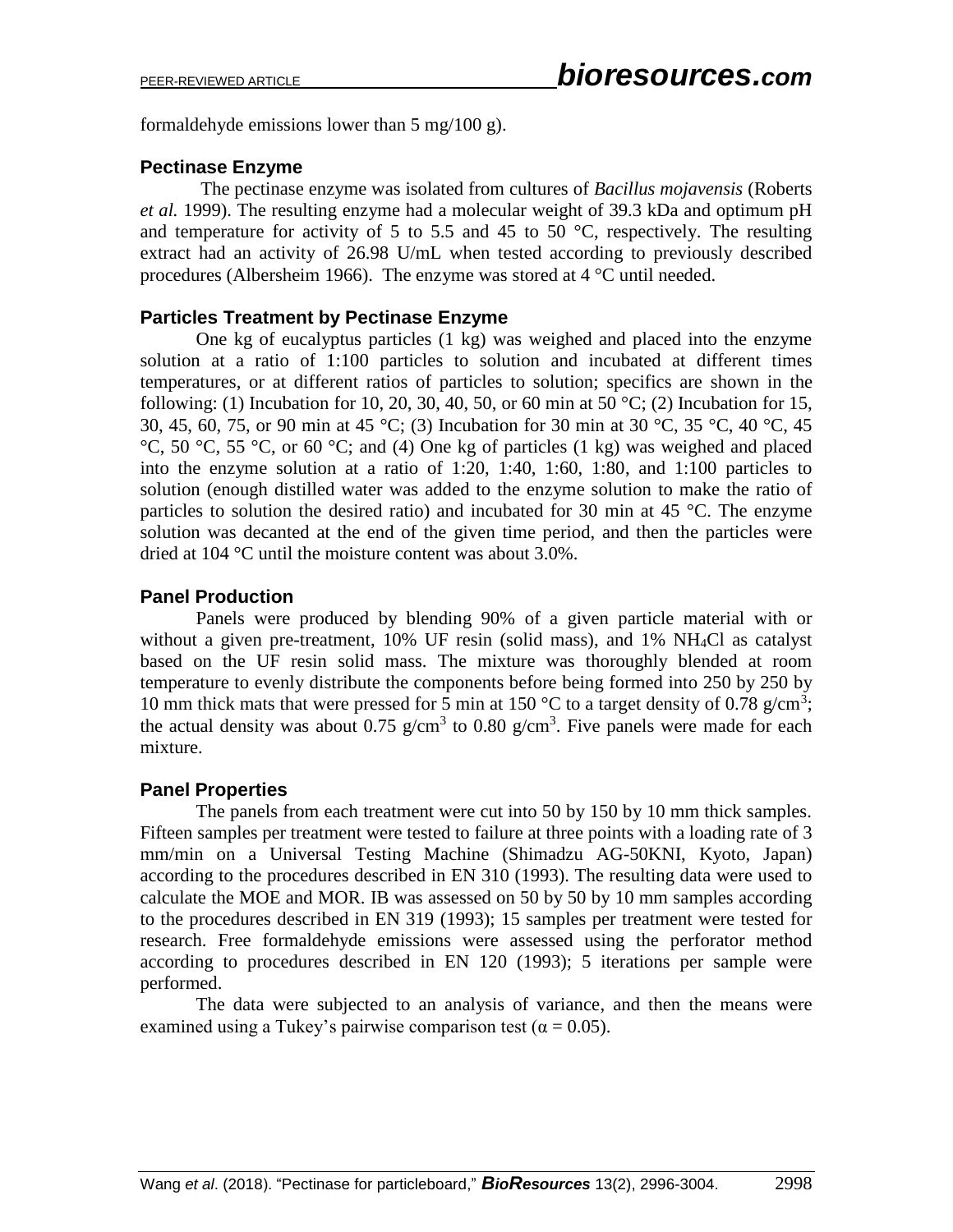# **RESULTS AND DISCUSSION**

#### **Effect of Pre-treatment Time on Panel Properties**

After the pectinase enzyme pre-treatments, eucalyptus samples were observed to have significant changes in MOE, MOR, IB, and free formaldehyde emissions, although there was no consistent trend with respect to treatment time (Table 2).

| Table 2. Performance of Particle Board Panels Treated by Pectinase Enzyme for |  |
|-------------------------------------------------------------------------------|--|
| Different Times <sup>a</sup>                                                  |  |

| Treatment<br>Time<br>(min) | Treatment<br>Temperature<br>$(^{\circ}C)$ | Free<br>Formaldehyde<br>Emission<br>(mg/100 g) | MOE<br>(MPa)     | MOR<br>(MPa)       | IB<br>(MPa)      |
|----------------------------|-------------------------------------------|------------------------------------------------|------------------|--------------------|------------------|
| Control                    | 50                                        | $2.60(0.09)$ abc                               | 2999 (207)<br>bc | 15.1 (1.31) a      | $0.51(0.09)$ c   |
| $10 \text{ min}$           | 50                                        | $2.52(0.13)$ abc                               | 3508 (397) a     | 15.6 (1.55) a      | $0.61(0.08)$ ab  |
| 20 min                     | 50                                        | 2.49 (0.08) abcd                               | 3430 (257)<br>ab | 13.3 (0.57) b      | $0.58(0.06)$ abc |
| 30 min                     | 50                                        | $2.16(0.12)$ cd                                | 3307 (307) ab    | 13.2 (0.63) b      | $0.56(0.05)$ abc |
| 40 min                     | 50                                        | $2.62(0.33)$ ab                                | 3343 (364) ab    | $12.8(0.70)$ b     | $0.53(0.06)$ bc  |
| 50 min                     | 50                                        | $2.65(0.30)$ a                                 | 3059 (388) bc    | $12.8(0.50)$ b     | $0.37(0.03)$ d   |
| 60 min                     | 50                                        | $2.57(0.14)$ abc                               | 2625 (299) bc    | $13.6(0.85)$ b     | $0.65(0.11)$ a   |
| $15 \text{ min}$           | 45                                        | ----                                           | 2600 (249) c     | 14.8 (1.22) bc     | $0.57(0.09)$ ab  |
| 30 min                     | 45                                        | ----                                           | 3242 (459) a     | 19.2 (2.74) a      | $0.61(0.07)$ ab  |
| 45 min                     | 45                                        | ----                                           | 2628 (169) bc    | 14.4 (1.40) bc     | $0.60(0.11)$ ab  |
| 60 min                     | 45                                        | ----                                           | 2666 (263) bc    | 14.3 (2.03) bc     | $0.60(0.09)$ ab  |
| 75 min                     | 45                                        | ----                                           | 2818 (289)<br>bc | 13.0 (1.42)<br>bcd | $0.64(0.06)$ a   |
| 90 min                     | 45                                        |                                                | 2429 (270) c     | 11.5 (1.38) cd     | 0.68(0.07) a     |
| Standard*                  |                                           |                                                | 1800             | 11.0               | 0.4              |

<sup>a</sup> Values represent means of 15 replicates per treatment (5 replicates per treatment for free formaldehyde emission) while figures in parentheses represent one standard deviation. Values followed by the same letter(s) do not differ significantly from one another by Tukey's pairwise comparisons (α = 0.05); \* Standard BS EN 312:2010; Requirements for boards for interior fitments (including furniture) for use in dry conditions (Type P2).

When the treatment time was 10 min at 50  $^{\circ}$ C, the free formaldehyde emission was reduced by about 3%, while the MOE and IB were both increased more than 15% compared to the control panels. When the treatment time was 30 min at 50  $^{\circ}$ C, the free formaldehyde emission was the lowest among all of the resulting panels. Due to all free formaldehyde emissions being lower than 5 mg per 100 g, the free formaldehyde emissions were not tested in later experiments. When the pectinase enzyme pre-treatment was performed at 45 °C and for 30 min, the MOE, MOR, and IB were all improved dramatically compared with the control panels, and these parameters were selected for further research. The change in properties is perhaps because the pectin is rich in the middle lamella and primary cell walls of the eucalyptus wood, and the pectinase enzyme can degrade the pectin in these regions (Li *et al.* 2017a), especially the pectin covering the surface of the pits on the cell walls, which can be seen in Fig. 1 (Militz 1993; West *et al.* 2012).

In Fig. 1 there were obvious differences between the non-treated particles (Fig. 1a) and treated particles (Fig. 1b). The surface of non-treated particles was rough; this might be because the particles were made by the chipper machine from wooden materials with a moisture content between 30 percent and 40 percent, and the cutting speed was very fast.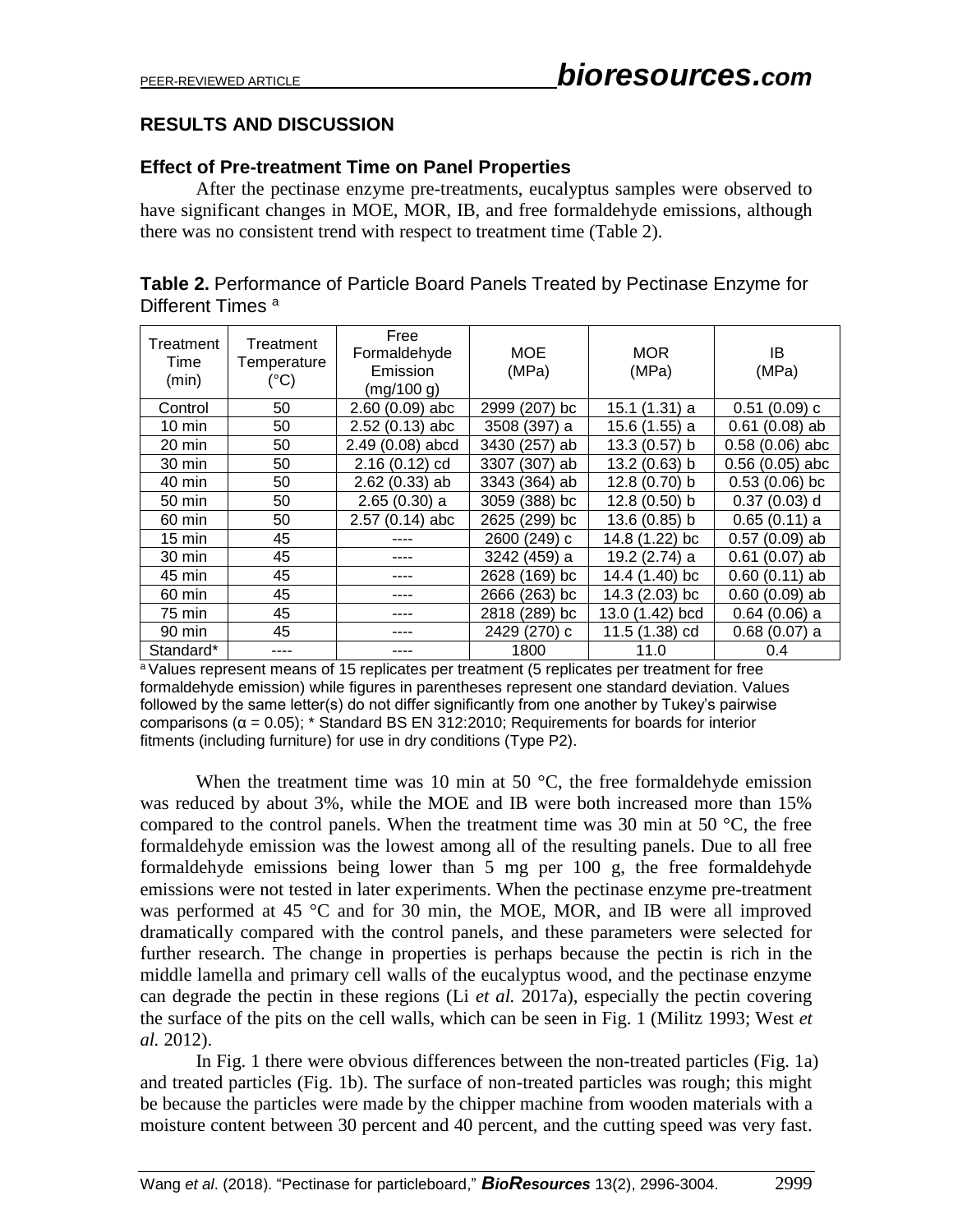Therefore, many cell wall fragmentary were left on the surface of the particles and covered the pits on the fiber surface. After the particles were treated by the pectinase enzyme, the pectin that existed in the middle lamella were degraded and the cell wall fragmentary were taken off just like some fibers were taken off from the hemp chips (Li *et* al. 2017b). The surface of particles became clear and the pits were explored. Enzyme can enter the cell wall in the deeper layer of the particles from the pits and degrade more pectin in the particles. Because of this, the permeability of the wood can be increased (Durmaz *et al.* 2015) and the free formaldehyde in the panels will easily volatilize, reducing the free formaldehyde in the panels.

Besides, the clear particles surface and the larger permeability of the wood is more suitable for forming an effective bonding interface between the UF resin and the particles. This is a characteristic that can improve the mechanical properties of the particle board panels in some degree; but if the permeability is too much, the particles may "absorb" too much UF resin. Too little of the resin will remain in the bond area, adversely affecting the mechanical properties of the particle board panels. The results in this research were similar to the results in previous research; pectinase enzyme can improve the performance of fiber-based composites, such as bamboo, hemp, wood, *etc.* (Li *et al.* 2017a,b), due to the pectinase enzyme changing the fiber distribution and the pectin content of natural fibers in composite samples (Saleem *et al.* 2008).



**Fig. 1.** The structure of eucalyptus wood particles and fibers; a: Untreated eucalyptus wood particles; b: Eucalyptus wood particles treated by pectinase enzyme at 45 °C for 30 min; Effect of pectinase pretreatment for 0, 30, 60, or 90 min (c, d, e, f, respectively) on condition of eucalyptus wood fibers samples.

Increasing the pre-treatment time from 30 min to 60 min or 90 min is disadvantageous to the properties of resulting panels for two reasons. First, the cell walls are composed of different layers including the primary cell layer and second layers (including  $S_1$ ,  $S_2$ , and  $S_3$ ) (Plomion *et al.* 2001). As the pectin is degraded by the pectinase enzyme, the different cell wall layers are exposed (shown in Fig.1c to Fig.1f).

The single eucalyptus wood fibers were treated by the pectinase enzyme from 30 min to 90 min and compared with the non-treated fiber (Fig.1c, 0 min), and the different cell walls layers were fallen off.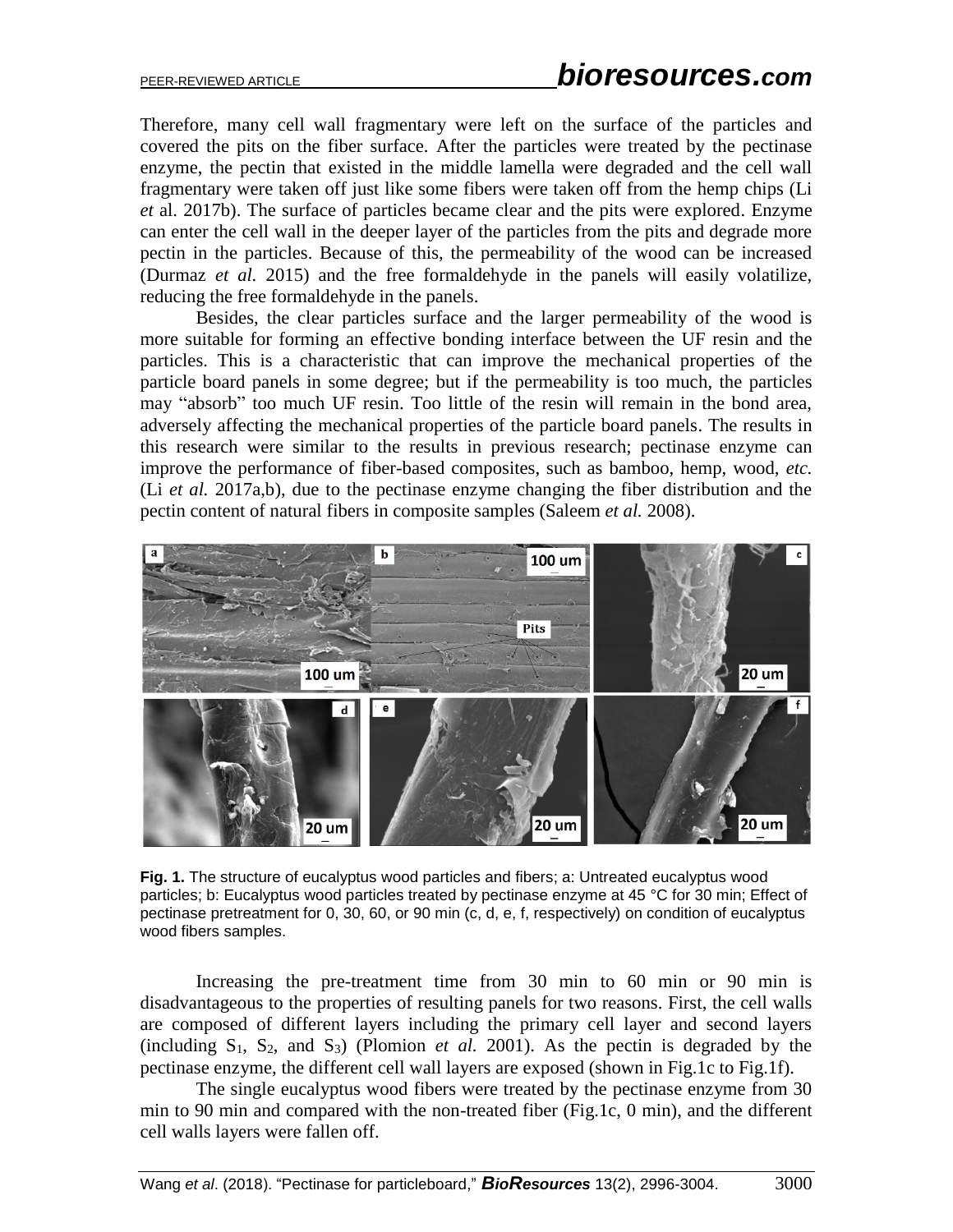The surface structure on the different cell wall layers is different, leading to different effects on the panel properties. Secondly, a long pectinase enzyme pre-treatment may increase the permeability of woody materials, which may lead the particles to soak up more UF resin. This can have a bad influence on the properties of the resulting panels. More research is required to validate these hypotheses. In the following section, the effect of pre-treatments, temperature, and ratio of particles to enzyme solution is discussed.

| Ratio of<br>Pectinase Enzyme |              | <b>MOE</b>     | <b>MOR</b>      | IB                  |
|------------------------------|--------------|----------------|-----------------|---------------------|
| Treatment                    | Particles to | (MPa)          | (MPa)           | (MPa)               |
| Temperature (°C)             | Solution     |                |                 |                     |
| Control                      |              | 2999 (207) ab  | 15.1 (1.31) cd  | $0.51(0.09)$ ab     |
| 30                           | 1:100        | 2831 (269) b   | 17.3 (2.39) abc | $0.48(0.08)$ bc     |
| 35                           | 1:100        | 3133 (400) ab  | 17.6 (1.91) ab  | $(0.10)$ bc<br>0.47 |
| 40                           | 1:100        | 3109 (352) ab  | 17.2 (2.00) abc | $0.53(0.14)$ ab     |
| 45                           | 1:100        | 3242 (459) ab  | 19.2 (2.74) a   | $0.61(0.07)$ a      |
| 50                           | 1:100        | 3307 (307) a   | 13.2 (0.63) cd  | $0.56(0.05)$ ab     |
| 55                           | 1:100        | 2788 (317) b   | 17.1 (2.28) abc | $0.52(0.11)$ ab     |
| 60                           | 1:100        | 3168 (390) ab  | 18.40 (2.40) a  | $0.50(0.11)$ ab     |
| 45                           | 1:80         | 3314 (426) a   | 23.0 (3.80) a   | $0.62(0.12)$ a      |
| 45                           | 1:60         | 3356 (362) a   | $22.6(2.17)$ a  | $0.59(0.14)$ a      |
| 45                           | 1:40         | 2887 (278) abc | 14.2 (1.20) d   | $0.56(0.07)$ a      |
| 45                           | 1:20         | 2936 (358) abc | 19.2 (2.32) bc  | $0.53(0.12)$ a      |
| Standard*                    |              | 1800           | 11.0            | 0.40                |

| Table 3. Performance of Particle Board Panels Treated by Pectinase Enzyme at |
|------------------------------------------------------------------------------|
| Different Temperatures and Ratios of Particles to Solution for 30 min a      |

**<sup>a</sup>** Values represent means of 15 replicates per treatment while figures in parentheses represent one standard deviation. Values followed by the same letter(s) do not differ significantly from one another by Tukey's pairwise comparisons  $(\alpha = 0.05)$ ; \* Standard BS EN 312:2010; Requirements for boards for interior fitments (including furniture) for use in dry conditions (Type P2).

#### **Effect of Pre-treatment Temperature and Ratio of Particles to Solution on Panel Properties**

Pectinase enzyme pre-treatments for 30 min at different temperatures or ratios of particles to solution of particle board panels were associated with significant changes in MOE, MOR, and IB (Table 3). When the ratio of particles to solution was 1:100 and when the temperature was 45  $\degree$ C, the MOE, MOR, and IB of particle board panels were all significantly improved. When the ratio of particles to solution was reduced to 1:80 or to 1:60 at 45 °C for 30 min, the MOE, MOR, and IB of the resulting panels were markedly improved. Thus  $45 \degree C$  and  $30 \text{ min}$  were the selected optimum parameters for this research, and the ratio of particles to solution was reduced to 1:80 or 1:60.

The resultant parameters were good for manufacturing particle board panels with better mechanical properties. This may be because the fibers are composed of several different layers including the primary cell layer and secondary cell layers (S1, S2, and S3 layers) (Plomion *et al.* 2001); cellulose, lignin, and hemicellulose are the main constituents in the different cell wall layers, but they are arrayed differently in the different cell wall layers (Khalil *et al.* 2006). The pectinase enzyme pre-treatment at different times, temperatures, or ratios of particles to solution maybe degrade the pectin or change the fiber surface by different degrees, and thus the performance of the particle board panels was different.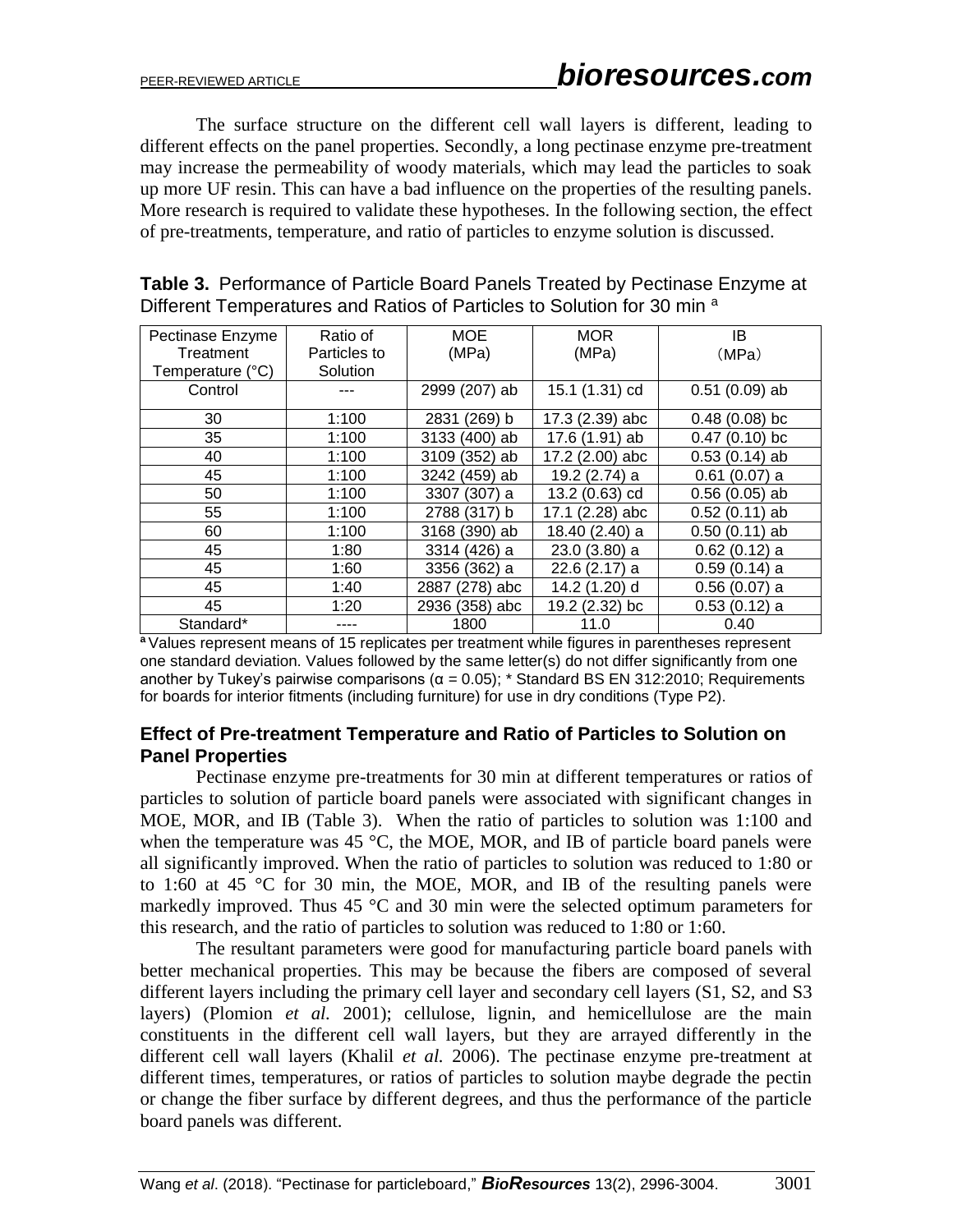# **CONCLUSIONS**

- 1. Pectinase enzyme pre-treatment of eucalyptus particles produced significant improvements in the MOE, MOR, and IB of the resulting particle board panels when the treatment temperature was  $45^{\circ}$ C and treatment time was 30 min.
- 2. When particles were treated with an enzyme solution for 30 min at 50  $\degree$ C, the free formaldehyde emission of the panels was lowest, due to the permeability of the woody materials being improved after the pectinase enzyme pre-treatments. Reducing the ratio of particles to enzyme solution was advantageous for manufacturing particle board panels with better mechanical properties. The results suggest that pectinase enzyme pre-treatment has some benefits for manufacturing particle board panels with better properties and lower free formaldehyde emissions.

# **ACKNOWLENDGMENTS**

This study was supported by the Special Fund for Forest Scientific Research in the Public Welfare (Grant No. 201404515), Reserve Personnel for Yunnan Province Academic Leaders (Grant No. 2015HB048), and Zhejiang Key Level 1 Discipline of Forestry Engineering (Grant No. 2014lygcy012).

# **REFERENCES CITED**

- Albersheim, P. (1966). "Pectin lyase from fungi," *Methods in Enzymology* 8, 628-631. DOI: [10.1016/0076-6879\(66\)08113-8](https://doi.org/10.1016/0076-6879(66)08113-8)
- Deher, F. B., and Braybrook, S. A. (2015). "How to let go: Pectin and plant cell adhesion," *Frontiers in [Plant Scie](https://www.ncbi.nlm.nih.gov/pmc/articles/PMC4500915/)nce* 6, 523. DOI: [10.3389/fpls.2015.00523](https://dx.doi.org/10.3389%2Ffpls.2015.00523)
- Durmaz, S., Yildiz, U. C., and Yildiz, S. (2015). "Alkaline enzyme treatment of spruce wood to increase permeability," *BioResources* 10(3), 4403-4410. DOI: 10.15376/biores.10.3.4403-4410
- EN 120 (1993). "Wood based panels Determination of formaldehyde content Extraction method called perforator method," European Committee for Standardization, Brussels, Belgium.
- EN 310 (1993). "Wood-based panels: Determination of modulus of elasticity in bending and of bending strength," European Committee for Standardization, Brussels, Belgium.
- EN 319 (1993). "Particleboards and fibreboards Determination of tensile strength perpendicular to the plane of the board," European Committee for Standardization, Brussels, Belgium.
- BS EN 312 (2010). "Particleboards specifications," European Committee for Standardization, Brussels, Belgium.
- Food and Agriculture Organization of the United Nations (FAO) (2015). *FAO Yearbook. Forest Products: 2006-2010*, Rome, Italy. ISSN: 1020-458X.
- Fernández-Fernández, M., Sanromán, M. A., and Moldes, D. (2014). "Potential of laccase for modification of *Eucalyptus globulus* wood: A XPS study," *Wood Science and Technology* 48(1), 151-160. DOI: 10.1007/s00226-013-0593-0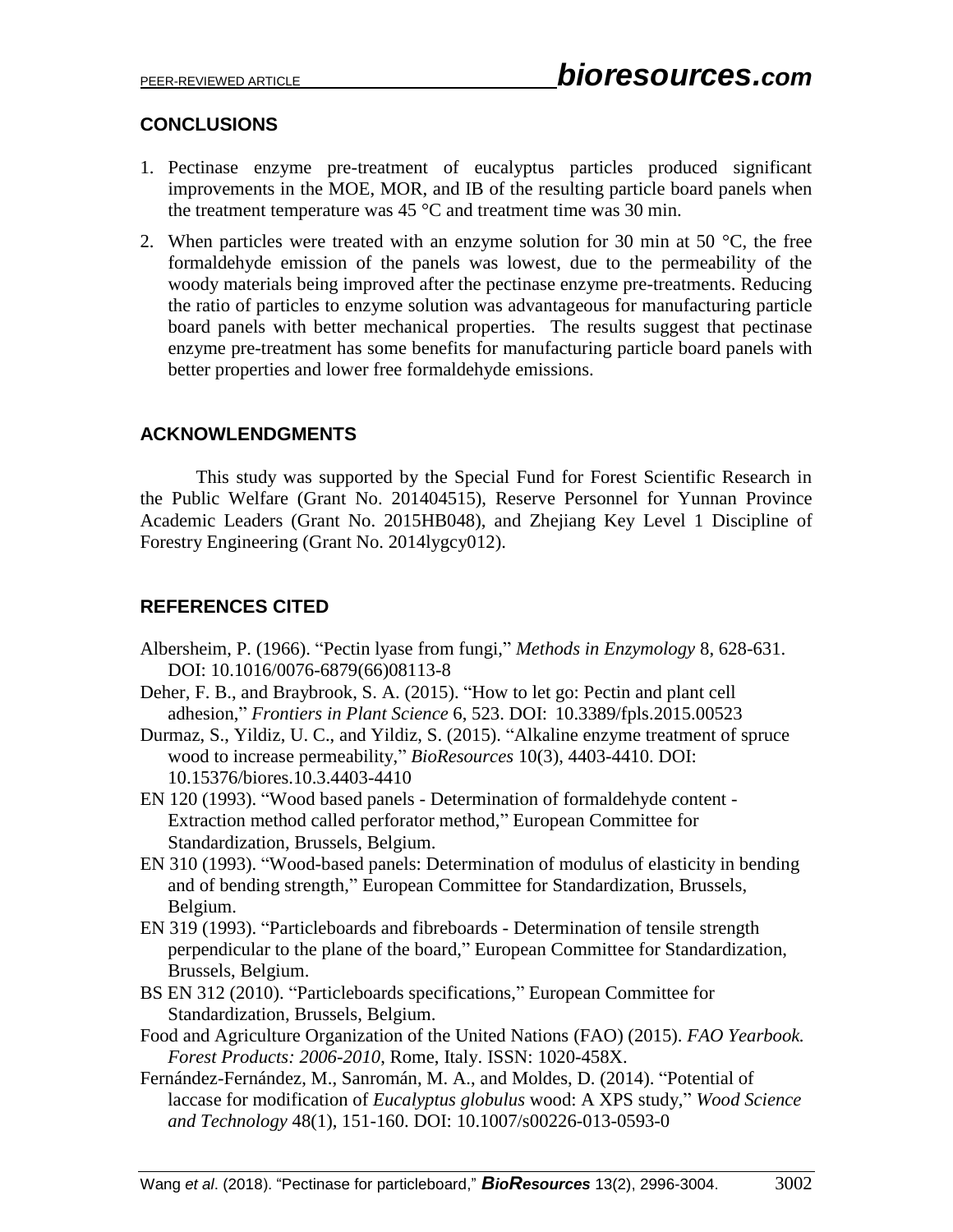- George, M., Mussone, P. G., Alemaskin, K., Chae, M., Wolodko, J., and Bressler, D. C. (2016). "Enzymatically treated natural fibres as reinforcing agents for biocomposite material: Mechanical, thermal, and moisture absorption characterization," *[Journal of](http://link.springer.com/journal/10853)  [Materials Science](http://link.springer.com/journal/10853)* 51(5), 2677-2686. DOI: 10.1007/s10853-015-9582-z
- Huang, R., Mei, C., Xu, X., Kärki, T., Lee, S., and Wu, Q. (2015). "Effect of hybrid talcbasalt fillers in the shell layer on thermal and mechanical performance of co-extruded wood plastic composites," *Materials* 8(12), 8510-8523. DOI: [10.3390/ma8125473](http://dx.doi.org/10.3390/ma8125473)
- Jin, S., Li, K., Li, J., and Chen, H. (2017). "A low-cost, formaldehyde-free and high flame retardancy wood adhesive from inorganic adhesives: Properties and performance," *Polymers* 9, 513. DOI: [10.3390/polym9100513](http://dx.doi.org/10.3390/polym9100513)
- Kalia, S., Thakur, K., Celli, A., Kiechel, M. A., and Schauer, C. L. (2013). "Surface modification of plant fibers using environment friendly methods for their application in polymer composites, textile industry and antimicrobial activities: A review," *Journal of Environmental Chemical Engineering* 1(3), 97-112. DOI: [10.1016/j.jece.2013.04.009](https://doi.org/10.1016/j.jece.2013.04.009)
- Khalil, H. P. S. A., Alwani, M. S., and Omar, A. K. M. (2006). "Chemical composition, anatomy, lignin distribution, and cell wall structure of Malaysian plant waste fibers," *BioResources* 1(2), 220-232. DOI: 10.15376/biores.1.2.220-232
- Li, X., Xiao, R., Morrell, J. J., Wu, Z., Du, G., Wang, S., Zou, C., and Cappellazzi, J. (2017a). "Improving the performance of bamboo and eucalyptus wood fiber/polypropylene composites using pectinase pre-treatments," *Journal of Wood Chemistry and Technology* 38(1), 44-50. DOI: [10.1080/02773813.2017.1355392](https://doi.org/10.1080/02773813.2017.1355392)
- Li, X., Xiao, R., Morrell, J. J., Zhou X., and Du, G. (2017b). "Improving the performance of hemp hurd/polypropylene composites using pectinase pre-treatments," *Industrial Crops and Products* 97, 465-468. DOI: [10.1016/j.indcrop.2016.12.061](https://doi.org/10.1016/j.indcrop.2016.12.061)
- Li, T., Cao, M., Liang, J., Xie, X., and Du, G. (2017c). "New mechanism proposed for the base-catalyzed urea–formaldehyde condensation reactions: A theoretical study," *Polymers* 9(6), 203. DOI: [10.3390/polym9060203](http://dx.doi.org/10.3390/polym9060203)
- Mamun, A. A., and Bledzki, A. K. (2013). "Micro fibre reinforced PLA and PP composites: Enzyme modification, mechanical and thermal properties," *Composites Science and Technology* 78, 10-17. DOI: 10.1016/j.compscitech.2013.01.013
- Militz, H. (1993). "The enzymatic decomposition of neutral and acid polysaccharides from spruce wood," *Wood Science Technology* 28(1), 9-22. DOI: 10.1007/BF00193872
- Plywood Inspection (2017). "E0 E1 E2 F4 what is it? Environmental protection standard formaldehyde emission," (http://www.plywoodinspection.com/2017/01/27/e0-e1-e2 f4-what-is-it-environmental-protection-standard-formaldehyde-emission/), Accessed 01 January 2018.
- Palin, R., and Geitmann, A., (2012). "The role of pectin in plant morphogenesis," *BioSystems* 109(3), 397-402. DOI: [10.1016/j.biosystems.2012.04.006](https://doi.org/10.1016/j.biosystems.2012.04.006)
- Plomion, C., Leprovost, G., and Stokes, A. (2001). "Wood formation in trees," *Plant Physiology* 127, 1513-1523. DOI: 10.1104/pp.010816
- Roberts, S. M., Casy, G., Nielsen, M. B., Phythian, S., Todd, C., and Wiggins, K. (1999). *Biocatalysts for Fine Chemicals Synthesis*, John Wiley and Sons Ltd., Hoboken, NJ, USA.
- Rofii, M. N., Kubota, S., Kobori, H., Kojima, Y., and Suzuki, S. (2016). "Furnish type and mat density effects on temperature and vapor pressure of wood-based panels during hot pressing," *[Journal of Wood Science](https://link.springer.com/journal/10086)* 62(2), 168-173. DOI: 10.1007/s10086-